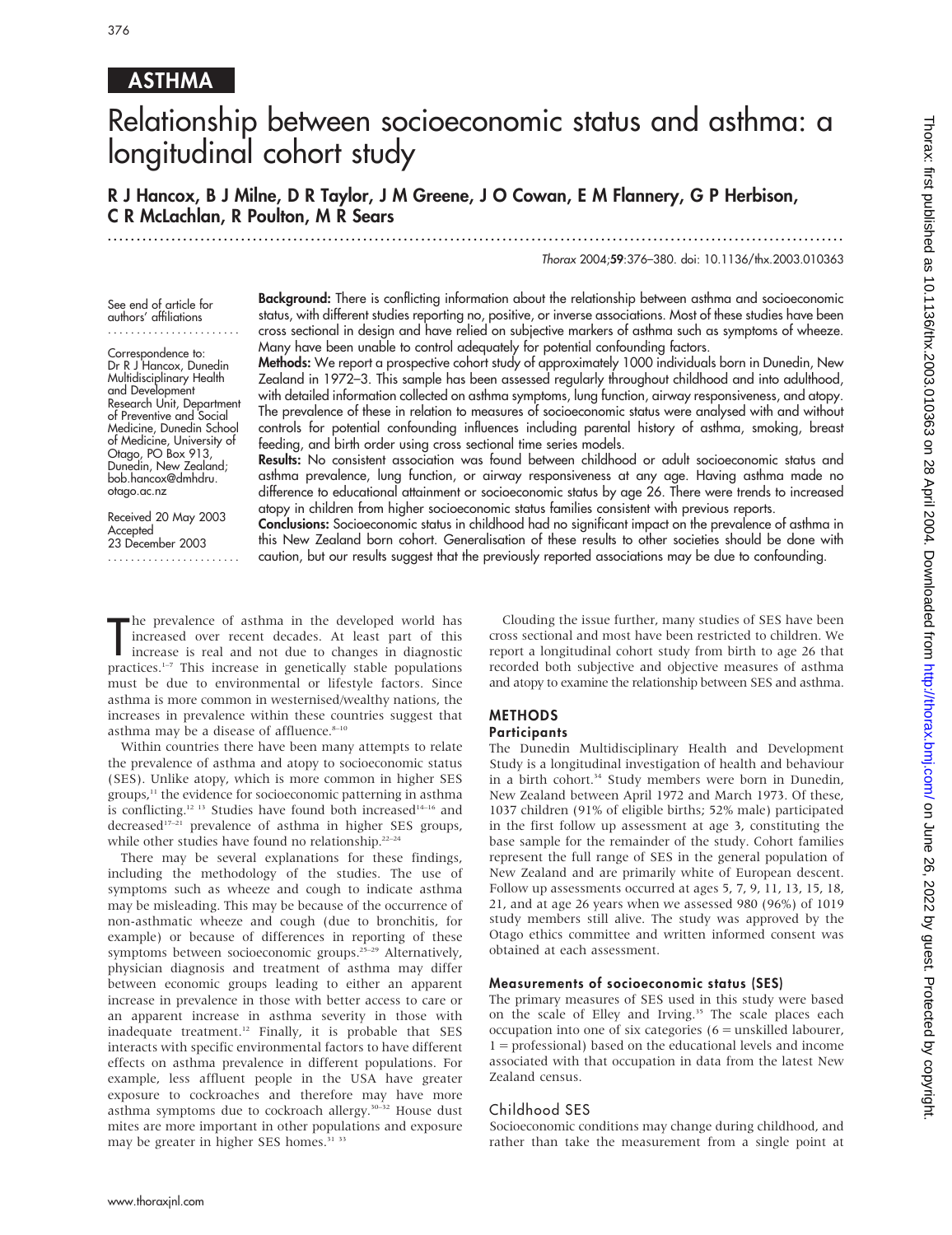birth or early in life, we calculated childhood SES as the average of the higher SES level of either parent, assessed repeatedly from the study member's birth through to age 15 (n = 1031). Although homemakers, unemployed, and students are not classified, only six study members could not be assigned an SES category between birth and age 15. The distribution of SES classifications was  $1-1.9 = 14.3\%$ ;  $2-2.9 = 19.9\%$ ;  $3-3.9 = 34.8\%$ ;  $4-4.9 = 23.2\%$ ;  $5-6 = 7.2\%$ .

#### Adult SES

To address the issues of whether adult SES has an impact on current asthma, and also whether the experience of asthma during childhood impacts on adult SES, the adult SES score was measured according to the study member's own Elley-Irving category at age 26 ( $n = 934$ , the remaining cohort seen at 26 were homemakers, students, or unemployed and were omitted).<sup>35</sup>

#### Alternative measures of SES

Parental income taken as the total income of both parents recorded on two occasions (ages 13 and 15) and expressed as the mean of the totals at these ages ( $n = 955$ ) was used as an alternative measure of childhood SES. The highest level of educational achievement by age 26 ( $1 = no$  qualifications;  $2 =$  school certificate only (the most basic New Zealand qualification);  $3 =$  higher level school qualification (e.g. sixth form certificate), or post-school qualification (e.g. trade certificate diploma);  $4 =$  bachelors degree or higher) was used as an alternative measure of adult SES ( $n = 980$ ).

#### Outcome measures

#### Asthma, wheeze and cough

At age 9 the accompanying adult (usually mother) answered questions on current wheezing and coughing symptoms and also provided a retrospective history of respiratory symptoms and illnesses since birth. The frequency, severity, trigger factors, and treatment of symptoms were recorded, including whether a diagnosis of asthma had been made.<sup>36</sup> At age 11, 13, and 15 questions were asked regarding symptoms since the last assessment. At age 18, 21, and 26 a self-administered questionnaire,<sup>37</sup> to which we added questions from the American Thoracic Society questionnaire,<sup>38</sup> was completed by the study member before the interviewer administered questionnaire.

Current asthma was defined as diagnosed asthma with symptoms in the previous year. Current wheeze was defined as all reported wheezing, excluding those with only one or two episodes of wheezing each lasting for less than 1 hour in the previous year. Asthma treatment included any bronchodilator, corticosteroid, or cromoglycate medication.

### Lung function and airway responsiveness

Spirometric tests were performed at each assessment from age 9, recording the best of three acceptable forced expiratory manoeuvres without prior bronchodilator (within 6 hours). At 18 and 26 bronchodilator responsiveness was measured by repeating the spirometric tests 10 minutes after nebulised or metered dose salbutamol (200 µg) via a large volume spacer. At ages 9, 11, 13, 15, and 21 a methacholine challenge was performed using a modified Chai protocol<sup>39</sup> as previously described and validated.<sup>40</sup> Five deep inhalations of methacholine 0.025 mg/ml were administered through a Hudson Updraft nebuliser and spirometric tests were repeated after 30 seconds and 2 minutes. Provided the forced expiratory volume in 1 second (FEV<sub>1</sub>) fell less than 20%, further methacholine was administered at concentrations of 0.25, 2.5 and 25 mg/ml. The procedure was stopped when  $FEV<sub>1</sub>$  fell by 20%, if there were symptoms of concern, or after the final concentration. The provoking concentration causing a 20% Thorax: first published as 10.1136/thx.2003.010363 on 28 April 2004. Downloaded from http://thorax.bmj.com/ on June 26, 2022 by guest. Protected by copyright on June 26, 2022 by guest. Protected by copyright. <http://thorax.bmj.com/> Thorax: first published as 10.1136/thx.2003.010363 on 28 April 2004. Downloaded from

fall in  $FEV_1$  (PC<sub>20</sub>) was determined by linear interpolation. A  $PC_{20}$  of 8 mg/ml or less was regarded as increased airway responsiveness. Study members showing airflow obstruction at baseline (FEV<sub>1</sub>/FVC  $\langle 75\%$  at 9 and 11 years or  $\langle 70\%$  at older ages) were not challenged but instead were retested after salbutamol. An increase in the  $FEV<sub>1</sub>$  of 10% of baseline or more was regarded as indicating bronchodilator airway responsiveness.

#### Atopic status

Skin prick testing was undertaken at age 13 in 714 study members using house dust mite (Dermatophagoides pteronyssinus, Bencard, UK), grass, cat, dog, horse, kapok, wool, Aspergillus fumigatus, Penicillium, and Cladosporum (Hollister-Stier, USA).<sup>41</sup> These were repeated at age 21 in 885 study members with the addition of cockroach allergen (Hollister-Stier, USA). A positive response was defined as a weal diameter 2 mm greater than the negative control. Serum IgE was measured at ages 11 and 21 in 571 and 786 study members, respectively.42 IgE values were log-transformed before analysis to approximate a normal distribution.

#### Control variables Parental asthma

The adult attending with the study member at age 7 was asked whether the natural mother and father had asthma, hay fever, or allergies.<sup>43</sup> This information was obtained again from the study member at age 18. Preference was given to the information obtained at age 7 if available.

### Cigarette smoking

Current smoking was defined as smoking daily for at least 1 month of the previous year. Parental smoking during the study member's life was ascertained at ages 9, 11 and 13 from the accompanying parent and used as an indicator of likely exposure to environmental tobacco smoke. Whether the study member's mother had smoked during pregnancy was asked at age 9.

#### Breast feeding

At the age 3 assessment parents were questioned about breast feeding and its duration. Study members were classified according to whether they had been breast fed for longer than 3 weeks.<sup>44</sup> The accuracy of recall of the duration of breast feeding was validated by comparison of data recorded prospectively by infant healthcare workers.<sup>45</sup>

#### Birth order

Birth order was categorised according to whether the study member had no, one, two, or three or more older siblings.

#### Statistical analysis

Analyses of the effects of childhood SES were performed using the ''xt'' procedures of the Stata 8.0 software package (Stata Corporation, TX) for cross sectional, time series datasets (generalised estimating equations). Continuous variables were analysed using the xt regression model and binary outcomes by the xt logit model. Analyses were undertaken using asthma, atopy, FEV1/FVC ratio, and log IgE levels as dependent variables and childhood SES as the independent variable. All analyses included a term for the age of measurement and were adjusted for sex. Analyses were repeated with adjustment for potential covariates including family history of asthma, smoking, breast feeding, birth order, maternal smoking during pregnancy, and the presence of a smoker in the household. Analyses of the effect of childhood asthma (up to the age of 15) on adult (age 26) SES and of adult SES on adult asthma outcomes were performed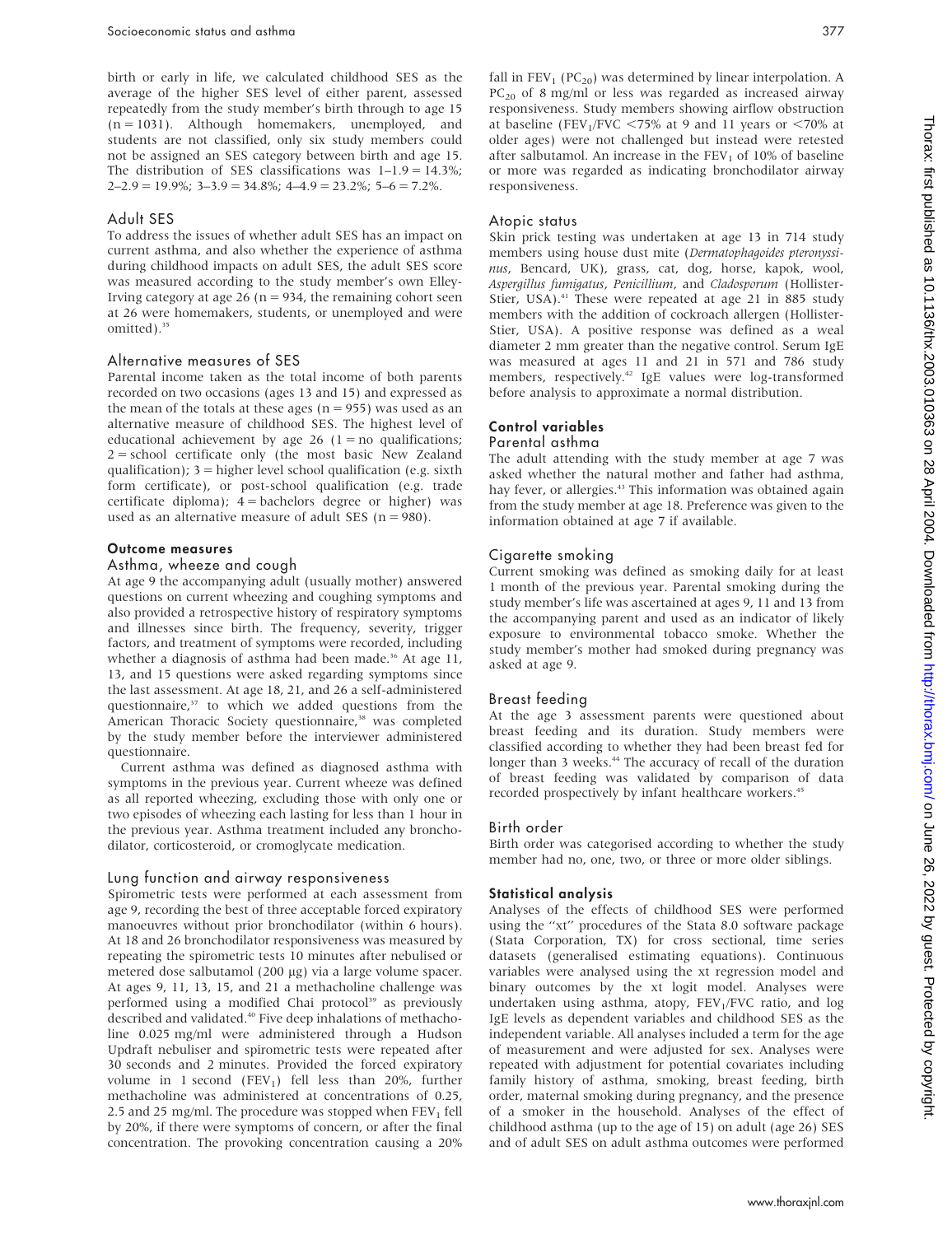using linear or logistic regression. p values of  $\leq 0.05$  were regarded as statistically significant.

# RESULTS

# Childhood SES

The prevalence of asthma, wheeze, asthma treatment, airway responsiveness, atopy, and the mean  $FEV<sub>1</sub>/FVC$  ratio at each age for high, medium, and low Elley-Irving childhood SES groups are shown in fig 1. These indicate no consistent pattern of association between SES and the asthma outcomes measured. Cross sectional time series analyses also indicate no significant associations between mean childhood SES and a diagnosis of asthma, wheeze, asthma treatment, time off school or work for asthma, lung function, or airway responsiveness to methacholine or salbutamol in either the analyses adjusting for sex alone, or the analyses adjusting for other covariates (table 1).

There was a trend towards increased atopy on skin prick testing (any skin prick test positive) with increasing childhood SES ( $p = 0.044$ ), but this was no longer significant after controlling for birth order, family smoking, smoking during pregnancy, and breast feeding ( $p = 0.084$ ). There were no significant associations between SES and log serum IgE.

Total parental income at ages 13 and 15 was not associated with current asthma, significant wheeze, asthma treatment, lung function, atopy, serum IgE, or airway responsiveness in either the analyses adjusting for sex alone or the analyses adjusting for other covariates.

#### Adult SES

The study member's own SES and educational achievement by age 26 were not significantly associated with current asthma, doctor diagnosed asthma, current wheeze, time off work due to asthma, or bronchodilator response at age 26. Significant associations between being woken by a cough at 26 and both adult SES and educational status in unadjusted analyses were not significant after adjustment for current



Figure 1 Prevalence of asthma, wheeze, asthma treatment, airway responsiveness, atopy, and spirometric values in high (mean Elley Irving score  $\leq 2$ ,  $\triangle$ ), medium (mean score 2–4,  $\blacksquare$ ) and low (mean score  $\geq 4-6$ ,  $\leftrightarrow$ ) childhood socioeconomic status (SES) groups.

smoking (data not shown). The  $FEV<sub>1</sub>/FVC$  ratio tended to be lower in those with lower educational achievement  $(p = 0.026)$  and lower SES  $(p = 0.071)$ , but these were not significant in the fully adjusted analyses ( $p = 0.13$  and 0.16, respectively).

#### Impact of asthma on adult SES and educational achievement

There were no significant associations between a diagnosis of asthma in childhood and the educational achievement or adult SES of the study member at age 26, even after adjusting for childhood SES.

#### **DISCUSSION**

This study found no convincing evidence of an association between childhood SES and asthma at any age from childhood to early adulthood. The findings were consistent whether we used parental occupation or parental income as the measure of childhood SES. Furthermore, adult SES had no influence on adult asthma, and a diagnosis of asthma in childhood had no impact on educational achievement or adult SES. Our findings with regard to asthma contrast with those for other health problems in this cohort in which significantly worse adult health occurred in those who grew up in a low SES background.<sup>46</sup>

There was a significant trend to increased atopy with higher childhood SES. This was not statistically significant after adjusting for potential confounding factors, but is consistent with the findings of other studies.<sup>11</sup> We did not find any significant association between serum IgE and SES.

This study addresses some of the problems which limit the interpretation of previous studies. Firstly, we have prospectively collected data throughout childhood into early adulthood, allowing a search for consistent associations between SES and asthma at different ages. Secondly, objective measures of lung function and airway responsiveness were performed as well as subjective measures of asthma such as symptoms, doctor diagnosis, and treatment. We can therefore discount apparent differences in the prevalence of asthma due to selective reporting of symptoms, differences in diagnostic practice, or access to care. Thirdly, detailed information was available on known and potential confounders such as smoking during pregnancy, parental asthma, parental smoking (indicating likely exposure to environmental tobacco smoke), birth order, and breast feeding.

Although we have identified no relationship between SES and asthma from childhood to early adulthood, this does not preclude an association during later life. There was a trend to a reduced prevalence of asthma and less asthma treatment in those from advantaged socioeconomic backgrounds by age 26 (fig 1). However, this trend was not apparent for wheeze, airway responsiveness, or lung function and was in the opposite direction to the trend observed for atopy.

The generalisability of our findings to other populations is unclear. In common with any study of social conditions and health, the findings may not apply to societies in which social conditions differ markedly. Although the Dunedin cohort represents the entire socioeconomic spectrum of New Zealand, the range and nature of the socioeconomic disparities may be less or greater in other countries. In addition, issues relating asthma to SES may differ across countries. For example, poor housing in the USA may expose children to high levels of cockroach allergen. In this cohort cockroach allergy was less common than allergy to house dust mite (unpublished). Exposure to house dust mite is likely to be universal in a city such as Dunedin.<sup>47</sup> Nevertheless, we believe that this study is the most comprehensive examination of the relationship between asthma and socioeconomic conditions to date. Data from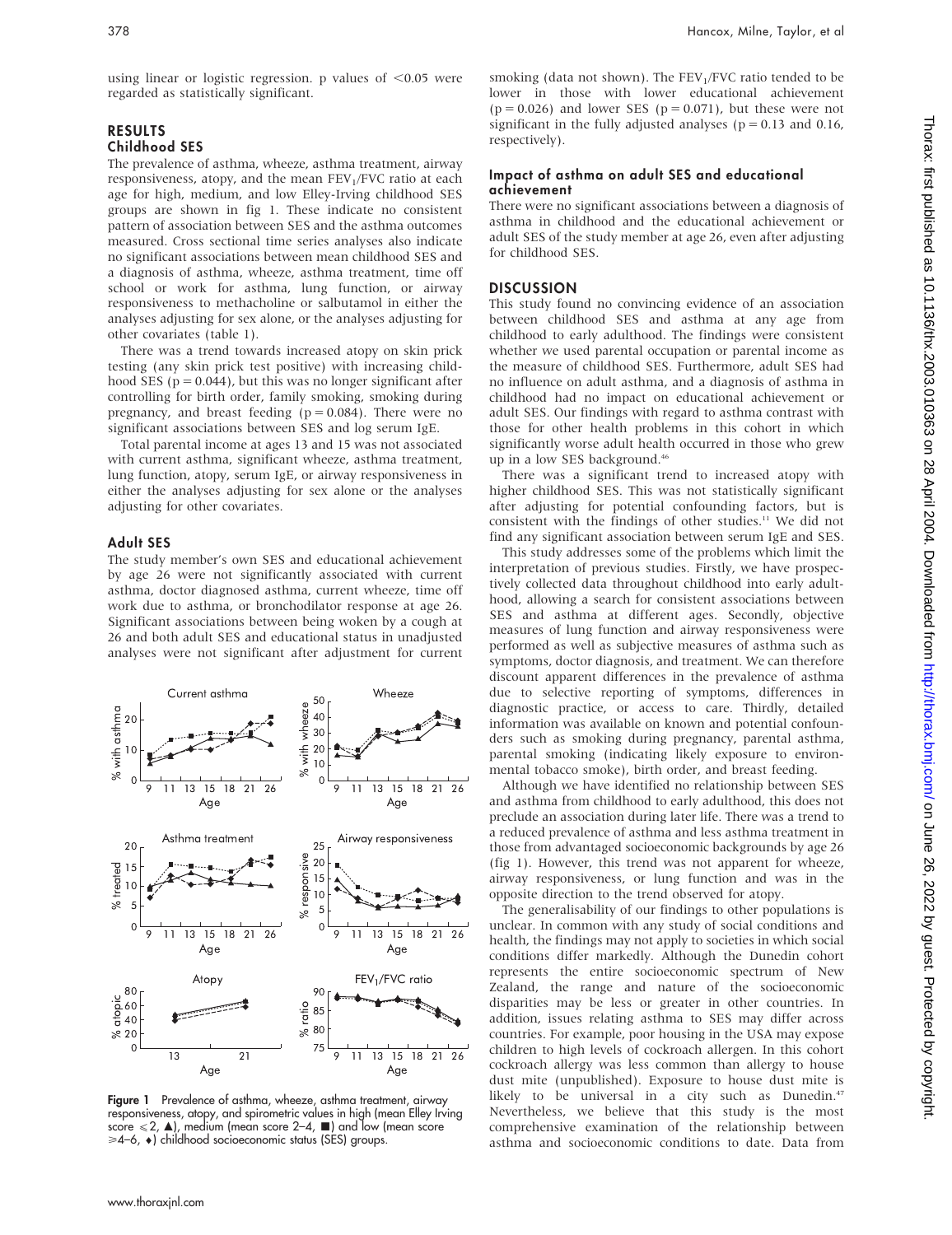|                          | Adjusted for sex only |             |                         | <b>Fully adjusted</b> |                    |                         |
|--------------------------|-----------------------|-------------|-------------------------|-----------------------|--------------------|-------------------------|
|                          | $\mathbf n$           | <b>OR</b>   | 95% CI                  | $\mathbf n$           | <b>OR</b>          | 95% CI                  |
| Current asthma           | 6104                  | 1.07        | $0.94$ to 1.21          | 4939                  | 1.07               | $0.92$ to $1.25$        |
| Wheeze                   | 6096                  | 1.04        | $0.96$ to $1.13$        | 4937                  | 1.05               | $0.96 \text{ to } 1.16$ |
| Asthma treatment         | 6099                  | 1.05        | 0.92 to 1.19            | 4936                  | 1.05               | $0.90 \text{ to } 1.22$ |
| Time off school/<br>work | 5278                  | 1.08        | $0.93$ to 1.26          | 4220                  | 1.11               | $0.94$ to $1.30$        |
| Bronchial<br>response*   | 5656                  | 1.07        | 0.94 to 1.21            | 4632                  | 1.03               | 0.88 to 1.20            |
| Atopy                    | 1593                  | $0.90**$    | $0.80 \text{ to } 1.00$ | 1299                  | 0.89               | $0.78$ to $1.02$        |
|                          | $\mathbf n$           | Coefficient | 95% CI                  | $\mathbf{r}$          | <b>Coefficient</b> | 95% CI                  |
|                          |                       |             |                         |                       |                    |                         |
| $FEV1/FVC$ ratio         | 5860                  | $-0.13$     | $-0.46$ to 0.20         | 4792                  | $-0.03$            | $-0.42$ to 0.37         |
| Log IgE                  | 1350                  | 0.03        | $-0.06$ to 0.12         | 1095                  | 0.01               | $-0.10$ to 0.11         |

n = number of observations in each analysis (several observations made for each subject at different ages); OR = odds ratio (change in odds of the outcome for each point change in the SES scale); coefficient = change in prevalence of outcome for each point change in the SES scale;  $FEV_1 =$  forced expiratory volume in 1 second; FVC = forced vital capacity.

\*Bronchial responsiveness means a response to methacholine or salbutamol as defined in the text. Fully adjusted figures are adjusted for sex, breast feeding, parental asthma, parental smoking, birth order, and smoking during pregnancy. \*\*p<0.05.

surveys in other countries should be interpreted in the light of the methodological issues that we have raised.

#### ACKNOWLEDGEMENTS

We are grateful to the study members and their parents for their continued support. We also thank Air New Zealand and Dr Phil A Silva, the study founder.

#### Authors' affiliations .....................

R J Hancox, B J Milne, R Poulton, Dunedin Multidisciplinary Health and Development Research Unit, Dunedin School of Medicine, University of Otago, Dunedin, New Zealand

D R Taylor, J O Cowan, E M Flannery, C R McLachlan, Department of Medical and Surgical Sciences, Dunedin School of Medicine, University of Otago, Dunedin, New Zealand

J M Greene, M R Sears, Firestone Institute for Respiratory Health, Department of Medicine, McMaster University, Hamilton, Ontario, Canada

G P Herbison, Department of Preventive and Social Medicine, Dunedin School of Medicine, University of Otago, Dunedin, New Zealand

The Dunedin Multidisciplinary Health and Development Research Unit is funded by the Health Research Council of New Zealand. The respiratory section of the study was funded by the Health Research Council, the Otago Medical Research Foundation, the New Zealand Lottery Grants Board, and the Asthma Foundation of New Zealand.

#### **REFERENCES**

- 1 Burney PG, Chinn S, Rona RJ. Has the prevalence of asthma increased in children? Evidence from the national study of health and growth 1973–86. BMJ 1990;300:1306–10.
- 2 Robertson CF, Heycock E, Bishop J, et al. Prevalence of asthma in Melbourne
- schoolchildren: changes over 26 years. BMJ 1991;3**02**:1116–8.<br>3 **Goren AI**, Hellmann S. Has the prevalence of asthma increased in children?<br>Evidence from a long term study in Israel. *J Epidemiol Community Health* 1997;51:227–32.
- 4 Rona RJ, Chinn S, Burney PG. Trends in the prevalence of asthma in Scottish and English primary school children 1982–92. Thorax 1995;50:992–3.
- 5 Peat JK, van den Berg RH, Green WF, et al. Changing prevalence of asthma in Australian children. BMJ 1994;308:1591–6.
- 6 Anderson HR, Butland BK, Strachan DP. Trends in prevalence and severity of childhood asthma. BMJ 1994;308:1600–4. Strachan DP. Time trends in asthma and allergy: ten questions, fewer answers.
- Clin Exp Allergy 1995;25:791–4. 8 Stewart AW, Mitchell EA, Pearce N, et al. The relationship of per capita gross
- national product to the prevalence ot symptoms ot asthma and other atopic<br>diseases in children (ISAAC). *Int J Epidemiol* 2001;**30**:173–9.
- 9 Worldwide variation in prevalence of symptoms of asthma, allergic<br>thinoconjunctivitis, and atopic eczema: ISAAC. The International Study of<br>Asthma and Allergies in Childhood (ISAAC) Steering Committee. *Lancet*<br>1998;**351**
- 10 von Mutius E, Martinez FD, Fritzsch C, et al. Prevalence of asthma and atopy in two areas of West and East Germany. Am J Respir Crit Care Med 1994;149:358–64.
- 11 Strachan DP. Family size, infection and atopy: the first decade of the ''hygiene hypothesis''. Thorax 2000;55(Suppl 1):S2–10.
- 12 Mielck A, Reitmeir P, Wjst M. Severity of childhood asthma by socioeconomic status. Int J Epidemiol 1996;25:388–93.
- 13 Rona RJ. Asthma and poverty. Thorax 2000;55:239–44.
- 14 Hamman RF, Halil T, Holland WW. Asthma in schoolchildren. Demographic associations and peak expiratory flow rates compared in children with bronchitis. Br J Prev Soc Med 1975;29:228–38.
- 15 Lewis S, Richards D, Bynner J, et al. Prospective study of risk factors for early and persistent wheezing in childhood. Eur Respir J 1995;8:349-56.
- 16 Peckham C, Butler N. A national study of asthma in childhood. J Epidemiol Community Health 1978;32:79-85.
- 17 Chen Y, Tang M, Krewski D, et al. Relationship between asthma prevalence
- and income among Canadians. JAMA 2001;**286**:919–20.<br>18 **Duran-Tauleria E**, Rona RJ. Geographical and socioeconomic variation in the prevalence of asthma symptoms in English and Scottish children. Thorax 1999;54:476–81.
- 19 Eachus J, Williams M, Chan P, et al. Deprivation and cause specific morbidity: evidence from the Somerset and Avon survey of health. BMJ 1996;312:287–92.
- 20 Halfon N, Newacheck PW. Childhood asthma and poverty: differential impacts and utilization of health services. Pediatrics 1993;91:56–61.
- 21 Weitzman M, Gortmaker S, Sobol A. Racial, social, and environmental risks for childhood asthma. Am J Dis Child 1990;144:1189–94.
- 22 Gergen PJ, Mullally DI, Evans R 3rd. National survey of prevalence of asthma among children in the United States, 1976 to 1980. Pediatrics 1988;81:1–7.
- 23 Goodman E. The role of socioeconomic status gradients in explaining differences in US adolescents' health. Am J Public Health 1999;89:1522–8.
- 24 SIDRIA (Italian Studies on Respiratory Disorders in Childhood and the Environment). Asthma and respiratory symptoms in 6–7 yr old Italian children: gender, latitude, urbanization and socioeconomic factors. Eur Respir J 1997;10:1780–6.
- 25 Mitchell EA, Stewart AW, Pattemore PK, et al. Socioeconomic status in childhood asthma. Int J Epidemiol 1989;18:888–90.
- 26 Herrstrom P, Hogstedt B. Allergic diseases, dental health, and socioeconomic situation of Swedish teenagers. Allergy, dental health, and social situation. Scand J Prim Health Care 1994;12:57–61.
- 27 Leeder SR, Corkhill RT, Irwig LM, et al. Influence of family factors on asthma and wheezing during the first five years of life. Br J Prev Soc Med 1976;30:213–8.
- 28 Poyser MA, Nelson H, Ehrlich RI, et al. Socioeconomic deprivation and asthma prevalence and severity in young adolescents. Eur Respir J 2002;19:892–8.
- 29 Schenker MB, Samet JM, Speizer FE. Risk factors for childhood respiratory disease. The effect of host factors and home environmental exposures. Am Rev Respir Dis 1983;128:1038–43.